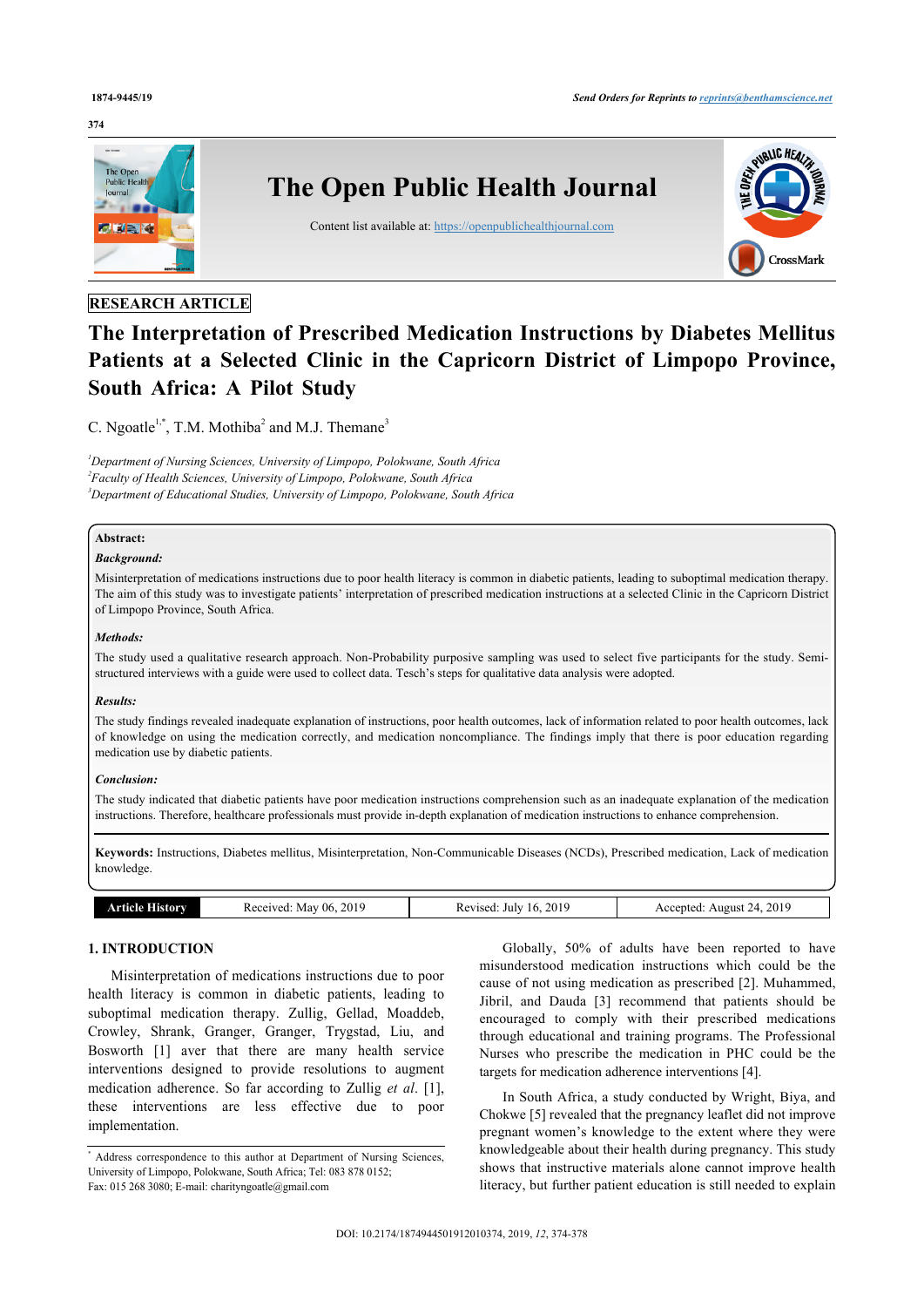what the instructions really means. Therefore, the study sought to investigate how diabetes mellitus patients interpret prescribed medication instructions at a selected clinic of the Capricorn district, Limpopo province. The study also sought to pilot the main study ahead.

# **2. METHODOLOGY**

#### **2.1. Research Design**

A qualitative, explorative descriptive contextual design was used to explore the knowledge and practices of diabetic patients' treatment literacy on prescribed medication instructions. The design allowed the researcher to get an insight view of how diabetic mellitus patients carry out their medication instructions.

# **2.2. Study Setting**

The study was conducted in four clinics (Dikgale clinic, Seobi-Dikgale clinic, Sebayeng clinic, and Makotopong clinic) situated at Ga-Dikgale village of the Capricorn District in Limpopo Province, South Africa. Dikgale is an established Health and Demographic Surveillance System (HDSS) which is run by the University of Limpopo with a high prevalence of NCDs, hence it was chosen as a study site.

# **2.3. Population and Sampling Strategy**

The population of the study comprised of all diabetic patients at Makanye clinic. The clinic caters about 5000 people and has 89 diabetes patients on treatment. Non-probability purposive sampling was used to obtain five participants who met the inclusion criteria and consented for study; the participants comprised of four females and one male. Data saturation was reached at participant five.

#### *2.3.1. Inclusion and exclusion criteria*

Patients who were on treatment for more than a month and free from hearing problems were included, and those who were physically unfit were excluded.

### **2.4. Data Collection Procedures**

<span id="page-1-0"></span>Semi-structured interviews using an interview schedule guide and audiotape were used to collect data. Field notes were written to jot down non-verbal cues which the voice recorder could not capture. A central question was posed in the same manner to each participant as follows: "**Could you please share with me how you take your medication**"? The central question was followed by probing questions after each participant's response. The participants were also requested to hand in the packets of medications when they were explaining in order to compare what they were saying with what is written.

# **2.5. Data Analysis**

The researchers adopted Tesch's eight steps to analyse the data as suggested by Creswell [[6\]](#page-4-5): The researchers listened to the tape repeatedly and transcribed all information verbatim onto a script. The transcripts and field notes were read to obtain a sense of the whole. The data were organised into themes and

sub-themes. The researchers came up with the most descriptive wording for the themes and sub-themes and the researcher recoded existing material. A summary of the themes and subthemes was sketched, and the data were sent to the independent coder.

#### **2.6. Measures to Ensure Trustworthiness**

Trustworthiness was ensured by applying the criteria of credibility, dependability, Confirmability, and Transferability [[7\]](#page-4-6). Credibility was ensured through engaging with the participants for about thirty minutes and conducting an audit trial. Dependability was ensured by use of the independent coder who is an expert in qualitative research to analyse data and a consensus meeting was held with the researchers to agree on the codes reached independently. Confirmability was ensured by providing a detailed methodology of the study. Transferability was ensured by providing enough details of the research methodology which entails the research design, the population, the sampling method, and the ethical considerations.

# **2.7. Ethical Clearance and Ethical Considerations**

The researcher obtained Ethical clearance from the University of Limpopo's Turfloop Research Ethics Committee (TREC), number: TREC/373/2017/PG. The researcher asked Permission to conduct the study from the Department of Health Limpopo Province (approval number: LP\_2017 11 016), Department of Health Capricorn District and the Nursing manager of Makanye clinic by writing requisition letters attached with the research proposal.

The participants agreed to take part in the study voluntarily and were made aware that they could withdraw from participating at any time without being victimised. They were also assured that their identity will not be revealed by assigning them alphabets as their identification instead of their names.

#### **3. RESULTS**

The results are presented below as reflected by diabetes mellitus patients. Table **[1](#page-1-0)** presents the themes and sub-themes emerged from the study.

#### **Table 1. Themes and sub-themes of the findings.**

| Themes                         | <b>Sub-themes</b>                                                                                                                                                                                  |  |
|--------------------------------|----------------------------------------------------------------------------------------------------------------------------------------------------------------------------------------------------|--|
| comprehension                  | 1. Poor medication instructions 1.1 Inadequate explanation of<br>instructions<br>1.2 Poor health outcomes                                                                                          |  |
| diabetes mellitus as a disease | 2. Lack of knowledge related to 2.1 Lack of information related to<br>poor health outcomes<br>2.2 Lack of knowledge on taking<br>medication correctly<br>2.3 Medication non-compliance<br>observed |  |

#### **3.1. Poor Medication Instructions Comprehension**

The findings revealed that patients with diabetes mellitus do not understand medication instructions. Two sub-themes emerged from this theme namely; inadequate explanation of instructions and poor health outcomes.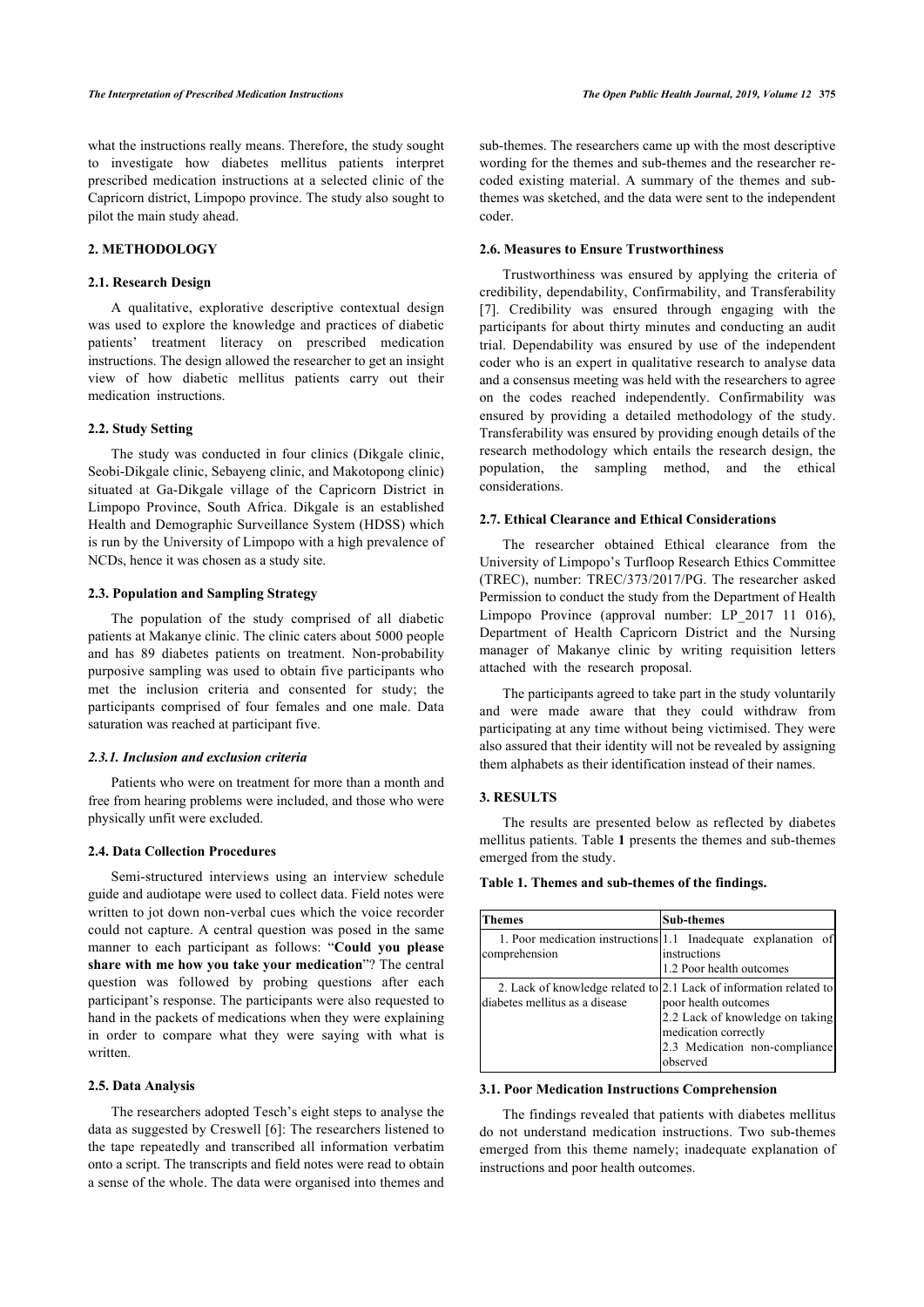#### *3.1.1. Inadequate Explanation of Instructions*

The results revealed that there is an inadequate explanation of instructions of medication instructions which left the participants with the responsibility of having to figure out how they should take the medications themselves. This is, however, placing more burden on the participants as they must be health literate for them to interpret the instructions. **This challenge is confirmed by this participant who alleged**: *"They just write on the medication package that I should take how many a day according to their types. Then I have to sit down and divide them that I should take them so and so".*

Nonetheless, participants indicated that they were told how to take their medication though some report that they were not told. In support of this view, **one participant said**: *"Myself, I was told to take my medication in the morning before food, in the evening before food also…I mean after food".*

#### *3.1.2. Poor Health Outcomes*

The findings revealed that participants suffer poor health outcomes which are associated with poor management of diabetes mellitus. These poor health outcomes could be prevented if individuals could consume their medications correctly accompanied by lifestyle modification. The study participants reported having poor health outcomes since being diagnosed with diabetes mellitus. This is evident in the **following participants**; "*I want to know the reason why I often faint while having taken my medication that I sometimes do not know that I have fainted".***Another participant asked:***"why is this illness (of diabetes) affects the eyes whereas am just taking the treatment normally, but it still affects the eyes. I am trying to eat whatever they told me to eat; the balanced diet so that I could get well but it affects my eyes badly".***Yet another participant also added by asking:***"ke be ke nyaka go tseba gore maoto a, go swa mo a hlolwa ke eng. Gape ke a swa, boshego ei.. ga ke rob ale. Ke go fisha ka tsela e.. ntje ke hlwele meriting, a fisha go fisha. Ga a bohloko, ke no swa o kare ke gatile mollo".***Translation**: *I wanted to know the reason why my feet burning. I am burning at night, I do not sleep. Burning this way even though I spend time on the shadows; they are really hot. They are not painful, but I burn like I am standing on hot fire".*

# **3.2. Lack of Knowledge Related to Diabetes Mellitus as a Disease**

The study findings portrayed poor awareness on diabetes mellitus which emerged in the following three sub-themes namely: lack of information related to poor health outcomes, lack of knowledge on the correct way of taking medication, and medication non-compliance observed.

#### *3.2.1. Lack of Information Related to Poor Health Outcomes*

The findings revealed a lack of information related to poor health outcomes by participants. Taking medication wrongly is one of the information that participants lack that contribute to poor health outcomes. **This challenge is evident in one participant who said**: "The *dangers are many, it might be overdose. There are many problems even though I am unable to explain what types".*

**Another participant agreed with the findings and said:** "*Ke nokwa bare swikiri e ne go hlolela stroke".* Translation: *"I just heard that it can cause stroke".***Yet another participant completely does not know what could befall them and hence said**:*" There I do not know but you are going to be badly affected because you do not take medication properly. It is just that I do not know the effect that I could encounter and that is the problem. (The researcher says ok) I just see myself skipping the time that I should be taking medication and take them at the time that is favours me".*

### *3.2.2. Lack of Knowledge on the Correct Way of Taking Medication*

The findings revealed lack of knowledge on the correct way of taking medication by participants. The participants use their discretion on deciding their best way of taking medication. When asked about how they take their medication, **the participants said:***"I am taking pills; I am taking them three times a day. I take them at 08h00, 14h00 and at 21h00. I did not know how I should take my medication then my sister's other child is a nurse; after I explained how I take my medications to her she said I am not taking them well. She said I must count; if I took my tablets around 08h00 AM. I can take the next dose at around 14h00 so forth. I should count seven hours".*

In agreement with this encounter, **another participant said,***"I am taking the first ones at 10h00, then during the day at 13h30 I take the second doses and at 20h00".*

Yet, another participant portrayed a different factor which contributes to the reason for not taking medication correctly. **The participant said:***"I am taking my medications twice a day only. There it would be determined by what time was my food ready. I can say at around past 08h00 to 09h00 after eating my food then I take my medication. Then the second dose, I am going to take it at night after watching '*skeem sam*'. I do not know at what time it is showing on TV, is it minutes after 19H 00 or after 20h 00 I do not know".*

#### *3.2.3. Medication Non-Compliance Observed*

The findings have also revealed the observation of medication non-compliance by participants. Some participants are however aware that they are not taking their prescribed medication correctly. **This challenge is evident in the participant who said:** "*By right I should take my medication once. The big diabetic one I should take it thrice a day; but I cut the one I was supposed to take at 12h00 PM then I only take the pill in morning and at night because I think it will make me collapse, since I am injecting insulin and then I have to also take the pill in the morning, afternoon and at night".*

Agreeing with this finding, **another participant said:***"I check on my time; on which time suits me.* At *10h00 AM is when I am taking my breakfast, 13h30 is when I am taking my lunch and 20h00 is when am taking supper, and usually go to bed".***Yet another one also said:***"With time I am scared to talk because to tell the truth I am taking the medication in the morning at 08h00 and then in the evening I take it again, but I sometimes forget. I forget, especially the morning one; sometimes I eat my food with the aim of taking my medication*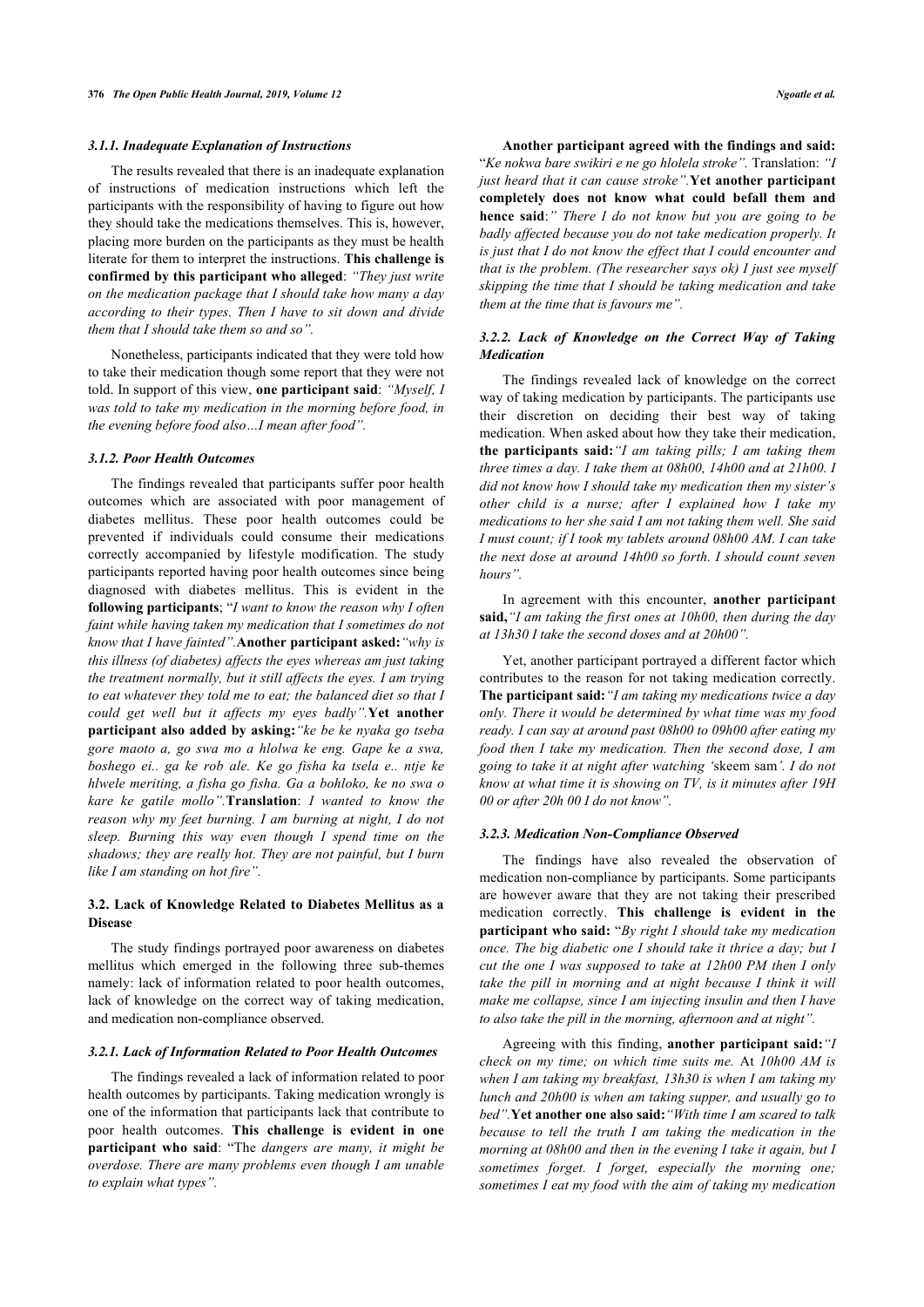*thereafter, but you find that I forget and remember around 12h00 pm and that will be the time that I take it. Then in the evening I skip the time that I usually take the drug to cover up the morning time. I will wait till a bit late thereafter will take the drug".*

# **4. DISCUSSION**

The study sought to explore how diabetes mellitus patients interpret medication instructions. The interpretation of prescribed medication instructions by diabetes mellitus patients displayed poor medication instructions comprehension. Participants do not get an adequate explanation of the medication instructions from professional nurses. Koster *et al*. [[2](#page-4-1)] agree that medication non-adherence and treatment ineffectiveness may be negatively influenced by the inability to comprehend medication instructions. The problem is not with the individuals using the medications alone but also with the dispensing health practitioners.

The participants had to make an extra effort in interpreting the instructions where most of them were not consuming the medication correctly and subsequently suffering poor health outcomes. Souza, Apolinario, Magaldi, Busse, Campora, and Jacob-Fihlo [[8](#page-4-7)] study indicates that good glycaemic control in diabetes mellitus patients is compatible with adequate health literacy. Gelaw, Mohammed, Tegegne, Defersha, Fromsa, Tadesse, Gunasekaran and Ahmed [\[9\]](#page-4-8) also support Souza *et al*. [[8](#page-4-7)] by reporting that most diabetic patients are presently managed with the most effective available medications. Nonetheless, the results from their study indicate a different outcome where the anticipated blood sugar level could not be controlled and maintained effectively. This outcome was due to poor knowledge related prescribed medication usage.

The participants also portrayed lack of knowledge related to diabetes mellitus as a disease. The participants did not only suffer poor health outcomes but also lacked information related to poor health outcomes. This was also found in Johnson [[10](#page-4-9)] study where it is recorded that individuals with low health literacy have less knowledge about their disease's management.

Furthermore, participants lacked information on taking medication correctly and hence medication non-compliance was observed. Patients with low health literacy have been shown to suffer less medication knowledge on how to comply with the medications for their diseases compared to those patients who have enough health literacy [\[11](#page-4-10)]. It is also evident in the study conducted by Zullig *et al*. [[1](#page-4-0)] that half of chronic diseases medications are estimated to be not taken as prescribed including diabetes mellitus medications. This nonadherence has been associated with poorer treatment outcomes and progression of disease symptoms and complications.

# **5. LIMITATIONS**

The study was conducted in one selected clinic of the Capricorn district of Limpopo, South Africa as a pilot study. The findings of the study could therefore not be generalized in other settings.

#### **6. IMPLICATIONS OF THE FINDINGS**

The study findings confirm that medication instructions should be explained intensely accompanied by writing to promote understanding and health literacy to patients while promoting adherence.

#### **6.1. The Healthcare Professionals**

Health professionals issuing medications need to provide an in-depth explanation of medication instruction to patient to enhance comprehension. The explanation must include the exact times on which the medications should be consumed.

#### **6.2. Limpopo Department of Health**

The Limpopo department of health must conduct workshops on interpretation of medication instruction to professional nurses.

#### **6.3. Department of Education**

Health literacy related to the interpretation of medication instructions must be incorporated in schools' curriculum for children to learn how a medication is consumed properly and to teach other members at home.

# **CONCLUSION**

The study indicated that diabetic patients have poor medication instructions comprehension such as an inadequate explanation of the medication instructions. This poor medication instructions comprehension led to poor medication comprehension of medication instructions.

# **ETHICS APPROVAL AND CONSENT TO PARTICIPATE**

Ethical clearance was obtained from the University of Limpopo's Turfloop Research Ethics Committee (TREC) (TREC/373/2017/PG). Permission to conduct the study was given by the Department of Health Limpopo Province (approval number: LP\_2017 11 016), Department of Health Capricorn District and the Nursing manager of the concerned clinics.

#### **HUMAN AND ANIMAL RIGHTS**

No animals/ humans were used for the studies that are the basis of this research.

# **CONSENT FOR PUBLICATION**

Informed consent was obtained from all the participants.

# **AVAILABILITY OF DATA AND MATERIALS**

Due to confidentiality issues, it is not permitted to share the data.

# **FUNDING**

This study was supported by the Flemish Interuniversity Council (VLIR UOS Limpopo project), Grant Number: ZIUS2018AP021 and NIHSS Scholarship in association with SAWUDA (number: SDS17/1548).